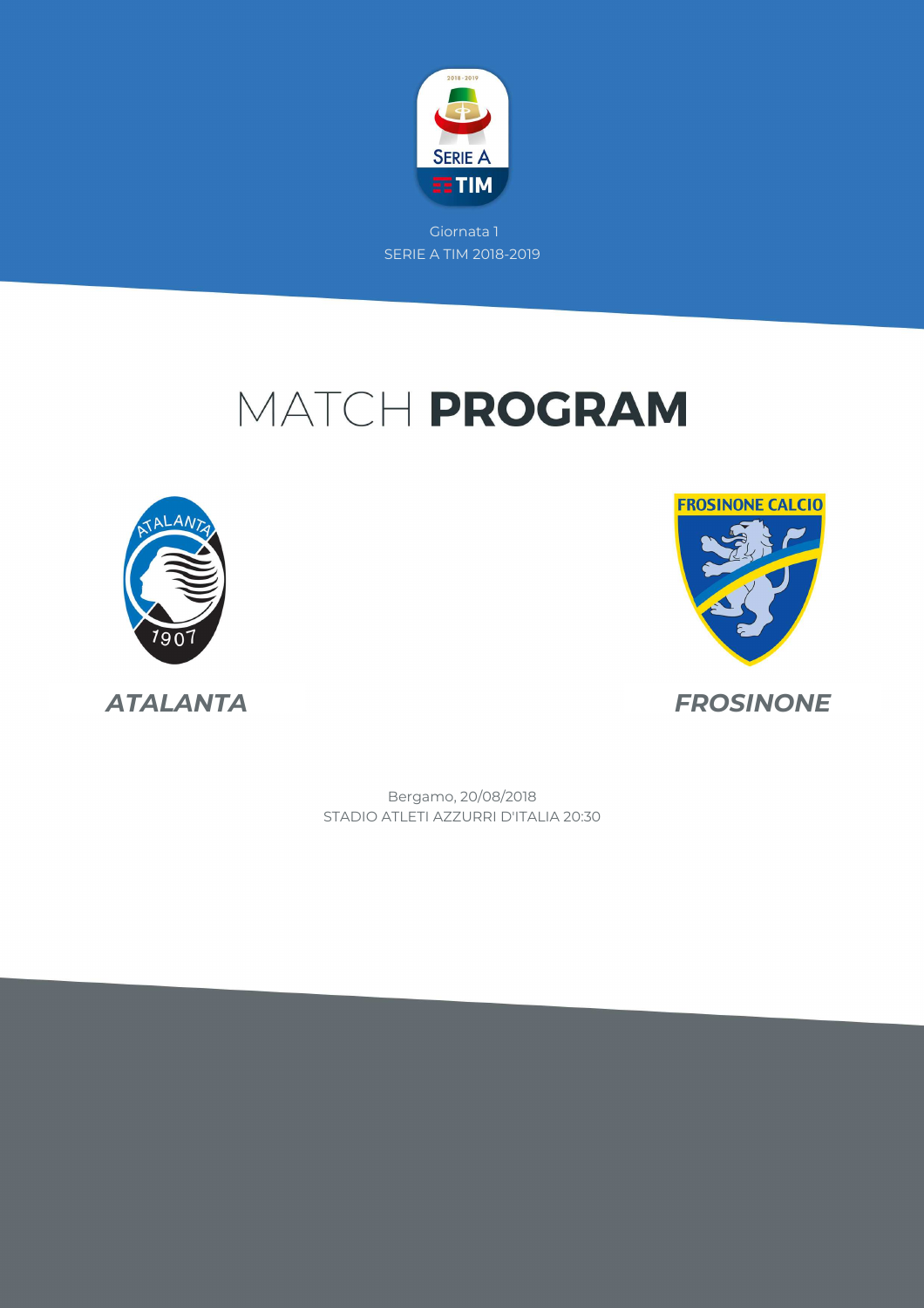# MATCH PROGRAM



**SERIE A ETIM** 

#### **ATALANTA** *vs* FROSINONE

STADIO ATLETI AZZURRI D'ITALIA 20:30 Bergamo, 20/08/2018



### *ULTIMI PRECEDENTI*

| 2015-16 21^ G | <b>FROSINONE</b>                         | <b>ATALANTA</b>   |         |
|---------------|------------------------------------------|-------------------|---------|
| 23/01/2016    |                                          |                   | $O-O$   |
| 2015-16 2 \ C | <b>ATALANTA</b>                          | <b>IFROSINONE</b> |         |
| 30/08/2015    | 21'(1°T) G. STENDARDO, 24'(2°T) A. GOMEZ |                   | $2 - 0$ |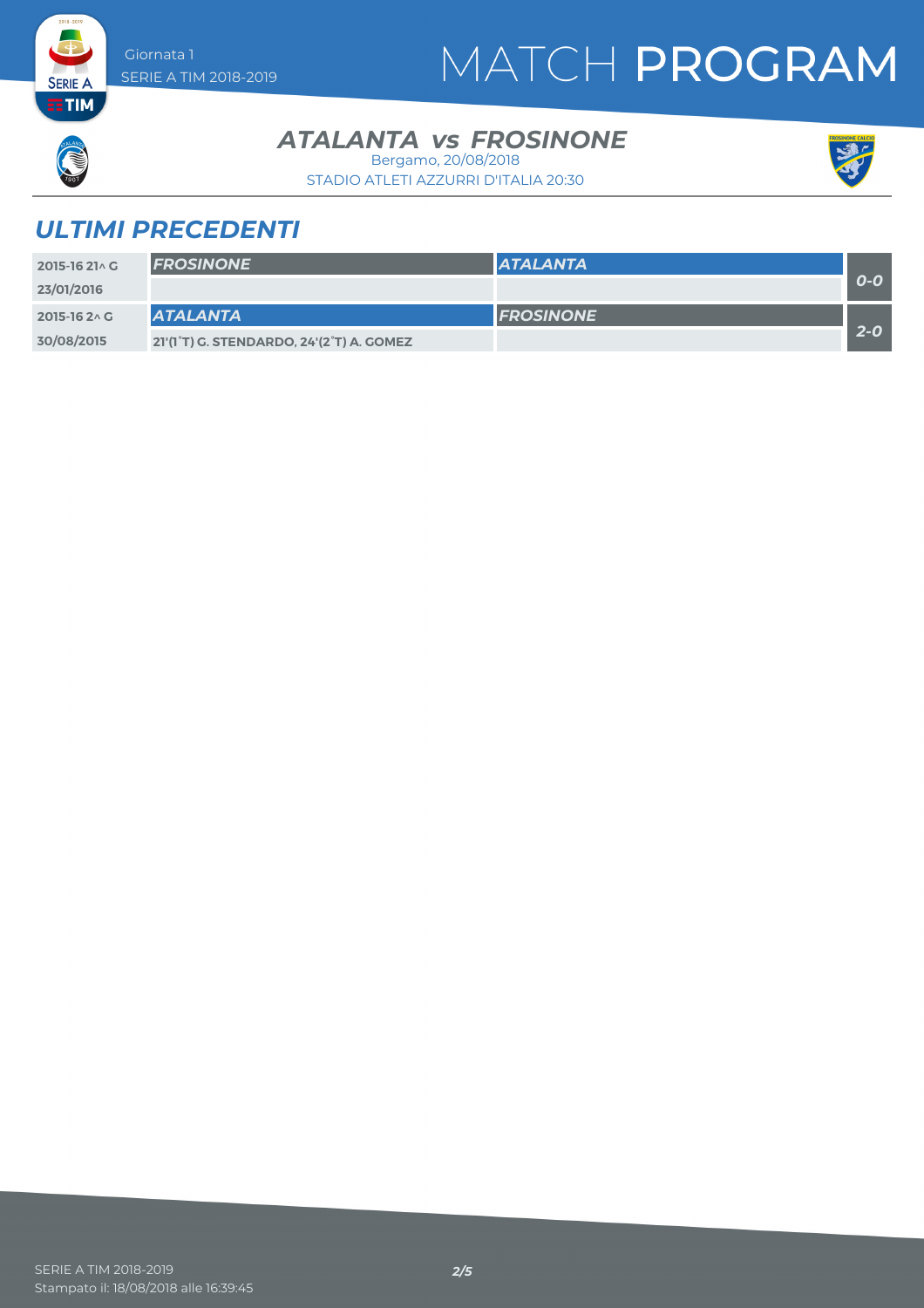# MATCH PROGRAM



**SERIE A ETIM** 

### **ATALANTA** *vs* FROSINONE

STADIO ATLETI AZZURRI D'ITALIA 20:30 Bergamo, 20/08/2018



### *ROSA DELLE SQUADRE*

| <b>ATALANTA</b>               | PRES. A                     | <b>GOL A</b>     | GOL 2018-19      | PRES. 2018-19    | MIN. 2018-19     |
|-------------------------------|-----------------------------|------------------|------------------|------------------|------------------|
| <b>PORTIERI</b>               |                             |                  |                  |                  |                  |
| 1 ETRIT BERISHA               | 95                          | 107              | $\boldsymbol{o}$ | $\boldsymbol{o}$ | $\boldsymbol{o}$ |
| <b>31 FRANCESCO ROSSI</b>     | $\overline{1}$              | $\mathbf{7}$     | $\boldsymbol{O}$ | $\boldsymbol{O}$ | $\boldsymbol{O}$ |
| <b>95 PIERLUIGI GOLLINI</b>   | 40                          | 54               | 0                | 0                | O                |
| <b>DIFENSORI</b>              |                             |                  |                  |                  |                  |
| <b>3 RAFAEL TOLOI</b>         | 92                          | $\overline{2}$   | $\boldsymbol{0}$ | $\boldsymbol{o}$ | $\boldsymbol{o}$ |
| <b>5 ANDREA MASIELLO</b>      | 204                         | 12               | $\boldsymbol{O}$ | $\boldsymbol{o}$ | $\boldsymbol{o}$ |
| <b>6 JOSE' PALOMINO</b>       | 26                          | $\mathbf{I}$     | $\boldsymbol{o}$ | $\boldsymbol{O}$ | $\pmb{o}$        |
| 8 ROBIN GOSENS                | 21                          | $\overline{I}$   | $\boldsymbol{O}$ | $\boldsymbol{O}$ | $\boldsymbol{o}$ |
| <b>13 DAVIDE BETTELLA</b>     | $\boldsymbol{0}$            | $\boldsymbol{O}$ | $\boldsymbol{o}$ | $\boldsymbol{0}$ | $\boldsymbol{o}$ |
| <b>19 BERAT DJIMSITI</b>      | 33                          | $\boldsymbol{O}$ | $\boldsymbol{0}$ | $\boldsymbol{O}$ | $\boldsymbol{O}$ |
| <b>TIMOTHY CASTAGNE</b><br>21 | 20                          | O                | $\boldsymbol{0}$ | $\boldsymbol{O}$ | $\boldsymbol{o}$ |
| <b>GIANLUCA MANCINI</b><br>23 | 77                          | $\overline{1}$   | $\boldsymbol{O}$ | $\boldsymbol{O}$ | $\boldsymbol{o}$ |
| <b>30 MARCO VARNIER</b>       | $\boldsymbol{O}$            | $\boldsymbol{O}$ | $\boldsymbol{o}$ | $\boldsymbol{O}$ | $\boldsymbol{o}$ |
| <b>33 HANS HATEBOER</b>       | 39                          | $\boldsymbol{O}$ | $\boldsymbol{O}$ | $\boldsymbol{O}$ | $\boldsymbol{O}$ |
| 53 KADHIM ALI ADNAN           | 65                          | $\mathbf{7}$     | 0                | $\boldsymbol{o}$ | $\pmb{o}$        |
| <b>CENTROCAMPISTI</b>         |                             |                  |                  |                  |                  |
| 4 LUCA VALZANIA               | $\overline{2}$              | $\boldsymbol{0}$ | 0                | $\boldsymbol{O}$ | 0                |
| <b>7 ARKADIUSZ RECA</b>       | $\boldsymbol{O}$            | $\boldsymbol{O}$ | $\boldsymbol{O}$ | $\boldsymbol{O}$ | $\boldsymbol{o}$ |
| <b>11 REMO FREULER</b>        | 74                          | 77               | $\boldsymbol{o}$ | $\boldsymbol{O}$ | $\boldsymbol{o}$ |
| <b>15 MARTEN DE ROON</b>      | 70                          | 4                | $\boldsymbol{O}$ | $\boldsymbol{O}$ | $\boldsymbol{O}$ |
| <b>22 MATTEO PESSINA</b>      | $\boldsymbol{0}$            | 0                | 0                | $\boldsymbol{0}$ | 0                |
| <b>88 MARIO PASALIC</b>       | 24                          | 5                | $\boldsymbol{O}$ | $\boldsymbol{O}$ | $\boldsymbol{o}$ |
| <b>ATTACCANTI</b>             |                             |                  |                  |                  |                  |
| <b>9 ANDREAS CORNELIUS</b>    | 23                          | 3                | $\overline{o}$   | $\boldsymbol{O}$ | $\pmb{o}$        |
| <b>10 ALEJANDRO GOMEZ</b>     | 234                         | 48               | $\boldsymbol{O}$ | $\boldsymbol{O}$ | $\boldsymbol{o}$ |
| <b>20 MARCO TUMMINELLO</b>    | 77                          | 3                | $\boldsymbol{o}$ | $\boldsymbol{O}$ | $\boldsymbol{o}$ |
| <b>72 JOSIP ILICIC</b>        | 234                         | 60               | $\boldsymbol{0}$ | $\boldsymbol{O}$ | $\boldsymbol{O}$ |
| 91 DUVAN ZAPATA               | 131                         | 40               | 0                | $\boldsymbol{O}$ | $\boldsymbol{o}$ |
| <b>99 MUSA BARROW</b>         | 12                          | 3                | $\boldsymbol{O}$ | 0                | 0                |
| <b>STAFF TECNICO</b>          |                             |                  |                  |                  |                  |
| <b>Allenatore</b>             | <b>GIAN PIERO GASPERINI</b> |                  |                  |                  |                  |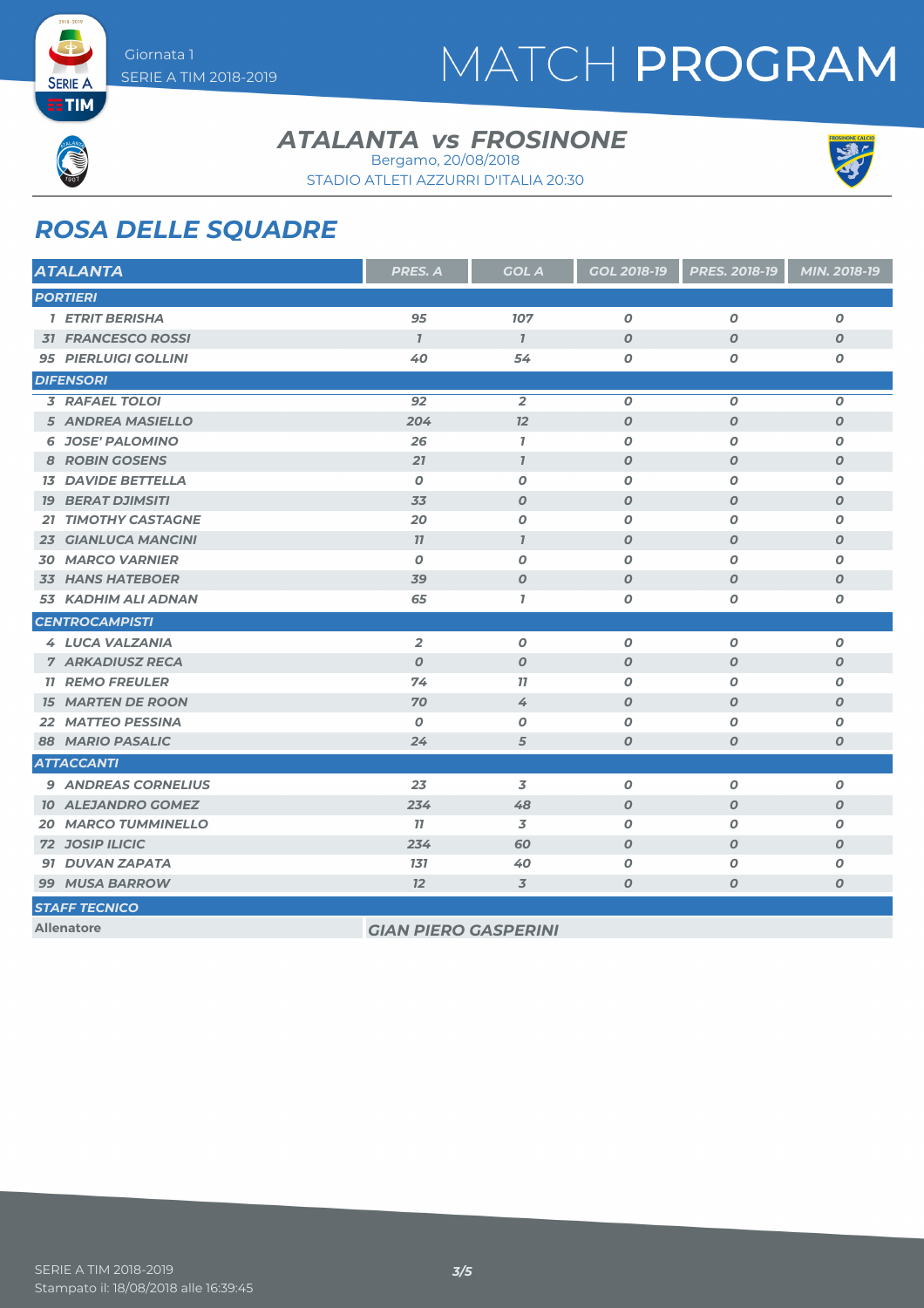# MATCH PROGRAM

**SERIE A ETIM** 

#### **ATALANTA** *vs* FROSINONE



STADIO ATLETI AZZURRI D'ITALIA 20:30 Bergamo, 20/08/2018

| <b>FROSINONE</b>            | PRES. A          | <b>GOL A</b>     | GOL 2018-19      | PRES. 2018-19    | MIN. 2018-19     |
|-----------------------------|------------------|------------------|------------------|------------------|------------------|
| <b>PORTIERI</b>             |                  |                  |                  |                  |                  |
| <b>22 FRANCESCO BARDI</b>   | 48               | 93               | $\boldsymbol{O}$ | $\boldsymbol{O}$ | 0                |
| <b>57 MARCO SPORTIELLO</b>  | 123              | 157              | $\boldsymbol{O}$ | $\boldsymbol{O}$ | $\boldsymbol{O}$ |
| 91 ALESSANDRO IACOBUCCI     | 7                | 15               | $\boldsymbol{o}$ | O                | $\pmb{o}$        |
| <b>DIFENSORI</b>            |                  |                  |                  |                  |                  |
| <b>3 CRISTIAN MOLINARO</b>  | 218              | $\overline{3}$   | $\boldsymbol{o}$ | $\boldsymbol{O}$ | 0                |
| <b>6 EDOARDO GOLDANIGA</b>  | 58               | 5                | $\boldsymbol{O}$ | $\boldsymbol{O}$ | $\boldsymbol{O}$ |
| <b>15 LORENZO ARIAUDO</b>   | 95               | $\mathbf{I}$     | $\boldsymbol{o}$ | $\boldsymbol{O}$ | $\boldsymbol{o}$ |
| <b>17 FRANCESCO ZAMPANO</b> | 40               | $\boldsymbol{O}$ | $\boldsymbol{O}$ | $\boldsymbol{O}$ | $\boldsymbol{O}$ |
| 23 NICOLO' BRIGHENTI        | $\boldsymbol{0}$ | $\boldsymbol{O}$ | $\boldsymbol{o}$ | O                | O                |
| <b>25 MARCO CAPUANO</b>     | 78               | $\mathcal{I}$    | $\boldsymbol{O}$ | $\boldsymbol{0}$ | $\boldsymbol{O}$ |
| 27 BARTOSZ SALAMON          | 39               | $\boldsymbol{O}$ | $\boldsymbol{o}$ | $\boldsymbol{O}$ | $\boldsymbol{o}$ |
| <b>32 LUKA KRAJNC</b>       | 25               | $\boldsymbol{O}$ | $\boldsymbol{O}$ | $\boldsymbol{O}$ | $\boldsymbol{O}$ |
| <b>33 ANDREA BEGHETTO</b>   | 3                | O                | O                | O                | O                |
| <b>CENTROCAMPISTI</b>       |                  |                  |                  |                  |                  |
| 2 PAOLO GHIGLIONE           | $\boldsymbol{0}$ | $\boldsymbol{0}$ | $\boldsymbol{O}$ | $\boldsymbol{0}$ | $\boldsymbol{0}$ |
| <b>5 MIRKO GORI</b>         | 28               | $\boldsymbol{O}$ | $\boldsymbol{O}$ | $\boldsymbol{O}$ | $\boldsymbol{O}$ |
| 8 RAFFAELE MAIELLO          | 17               | $\boldsymbol{o}$ | $\boldsymbol{0}$ | $\boldsymbol{O}$ | $\boldsymbol{o}$ |
| <b>10 DANILO SODDIMO</b>    | 32               | $\mathbf{I}$     | $\boldsymbol{O}$ | $\boldsymbol{O}$ | $\boldsymbol{O}$ |
| <b>20 EMIL HALLFREDSSON</b> | 169              | 4                | $\boldsymbol{O}$ | $\boldsymbol{0}$ | $\boldsymbol{O}$ |
| 21 PAOLO SAMMARCO           | 233              | 75               | $\boldsymbol{O}$ | $\boldsymbol{O}$ | $\boldsymbol{O}$ |
| 24 FRANCESCO CASSATA        | 70               | $\mathbf{7}$     | $\boldsymbol{o}$ | $\boldsymbol{O}$ | $\boldsymbol{o}$ |
| <b>66 RAMAN CHIBSAH</b>     | 62               | $\boldsymbol{O}$ | $\boldsymbol{O}$ | $\boldsymbol{O}$ | $\boldsymbol{O}$ |
| <b>88 LORENZO CRISETIG</b>  | 73               | $\boldsymbol{O}$ | 0                | $\boldsymbol{O}$ | $\boldsymbol{O}$ |
| 99 RAI VLOET                | $\boldsymbol{O}$ | $\boldsymbol{O}$ | $\boldsymbol{O}$ | $\boldsymbol{O}$ | $\boldsymbol{O}$ |
| <b>ATTACCANTI</b>           |                  |                  |                  |                  |                  |
| <b>7 LUCA PAGANINI</b>      | 27               | $\overline{2}$   | $\boldsymbol{o}$ | $\boldsymbol{O}$ | $\boldsymbol{o}$ |
| <b>9 DANIEL CIOFANI</b>     | 37               | $\mathbf{9}$     | $\boldsymbol{O}$ | $\boldsymbol{O}$ | $\boldsymbol{O}$ |
| <b>11 STIPE PERICA</b>      | 69               | 10               | O                | $\boldsymbol{O}$ | 0                |
| <b>14 ANDREA ERRICO</b>     | $\boldsymbol{0}$ | $\boldsymbol{0}$ | $\boldsymbol{O}$ | $\boldsymbol{O}$ | $\boldsymbol{O}$ |
| <b>18 FEDERICO DIONISI</b>  | 36               | $\mathbf{9}$     | $\boldsymbol{o}$ | O                | $\boldsymbol{O}$ |
| <b>19 LUCA MATARESE</b>     | $\boldsymbol{O}$ | $\boldsymbol{0}$ | $\boldsymbol{o}$ | $\boldsymbol{O}$ | $\boldsymbol{O}$ |
| <b>28 CAMILLO CIANO</b>     | 0                | O                | 0                | 0                | $\boldsymbol{O}$ |
| <b>89 ANDREA PINAMONTI</b>  | $\overline{3}$   | $\boldsymbol{O}$ | $\boldsymbol{o}$ | $\boldsymbol{O}$ | $\boldsymbol{O}$ |
| <b>STAFF TECNICO</b>        |                  |                  |                  |                  |                  |

**Allenatore** *MORENO LONGO*